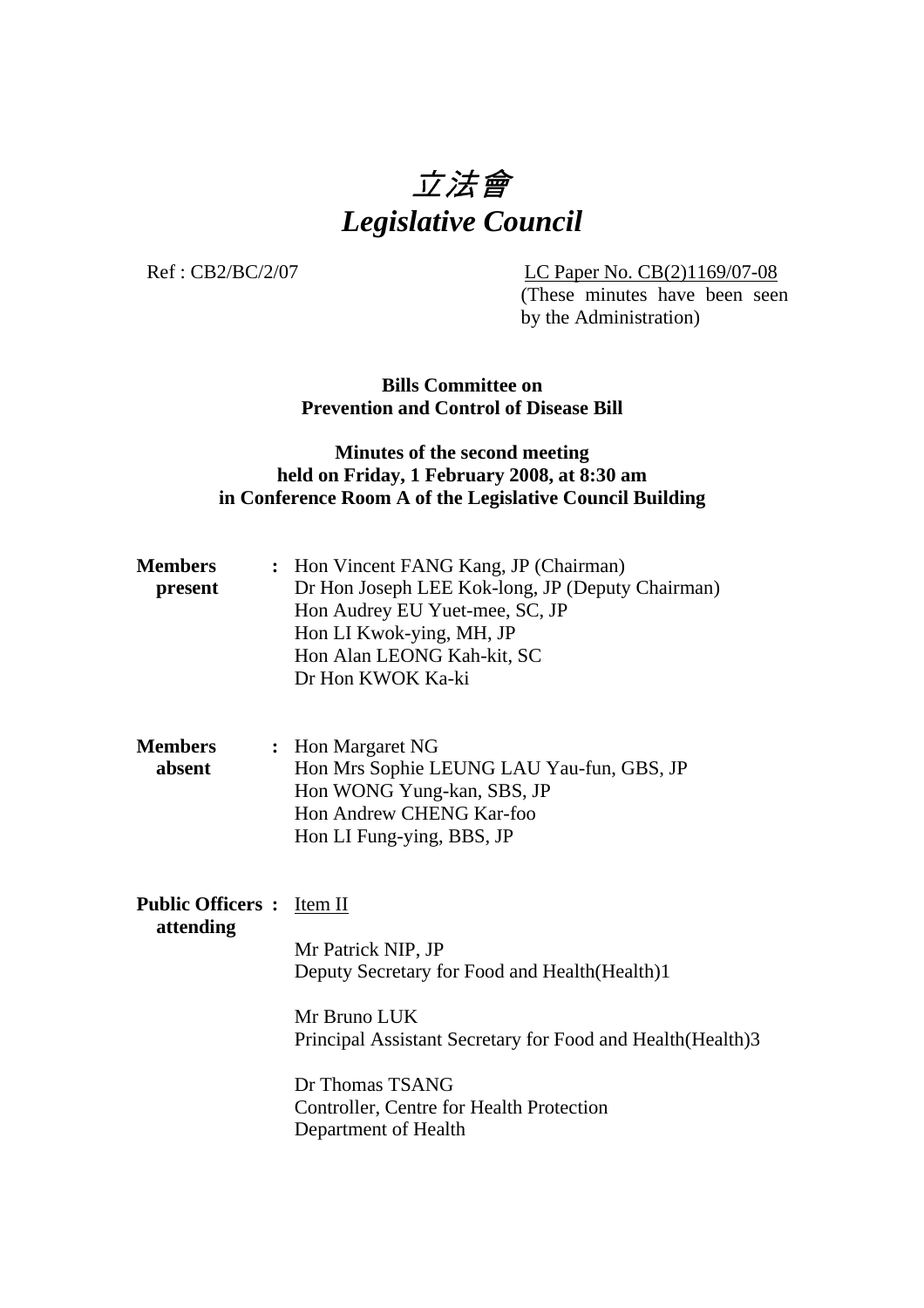|                               | Dr Sarah CHOI<br>Principal Medical and Health Officer(4)<br>Department of Health |
|-------------------------------|----------------------------------------------------------------------------------|
|                               | Dr Henry KONG<br><b>Chief Port Health Officer</b><br>Department of Health        |
|                               | Mr Allen LAI<br><b>Senior Government Counsel</b><br>Department of Justice        |
| <b>Clerk in</b><br>attendance | : Miss Mary SO<br>Chief Council Secretary (2) 5                                  |
| Staff in<br>attendance        | : Mr Stephen LAM<br><b>Assistant Legal Adviser 4</b>                             |
|                               | Ms Janet SHUM<br>Senior Council Secretary (2)8                                   |
|                               | Ms Sandy HAU<br>Legislative Assistant (2) 5                                      |
|                               |                                                                                  |

### Action

## **I. Confirmation of minutes of meeting**

 *(LC Paper No. CB(2)971/07-08)* 

The minutes of meeting held on 25 January 2008 were confirmed.

### **II. Meeting with the Administration**

2. The Bills Committee deliberated (index of proceedings attached at **Annex**).

3. At the request of the Bills Committee, the Administration undertook to provide the following in writing -

(a) practices adopted by other jurisdictions during a period of extreme urgency or a public health emergency with regard to the requisitioning of private property and providing compensation for such requisition;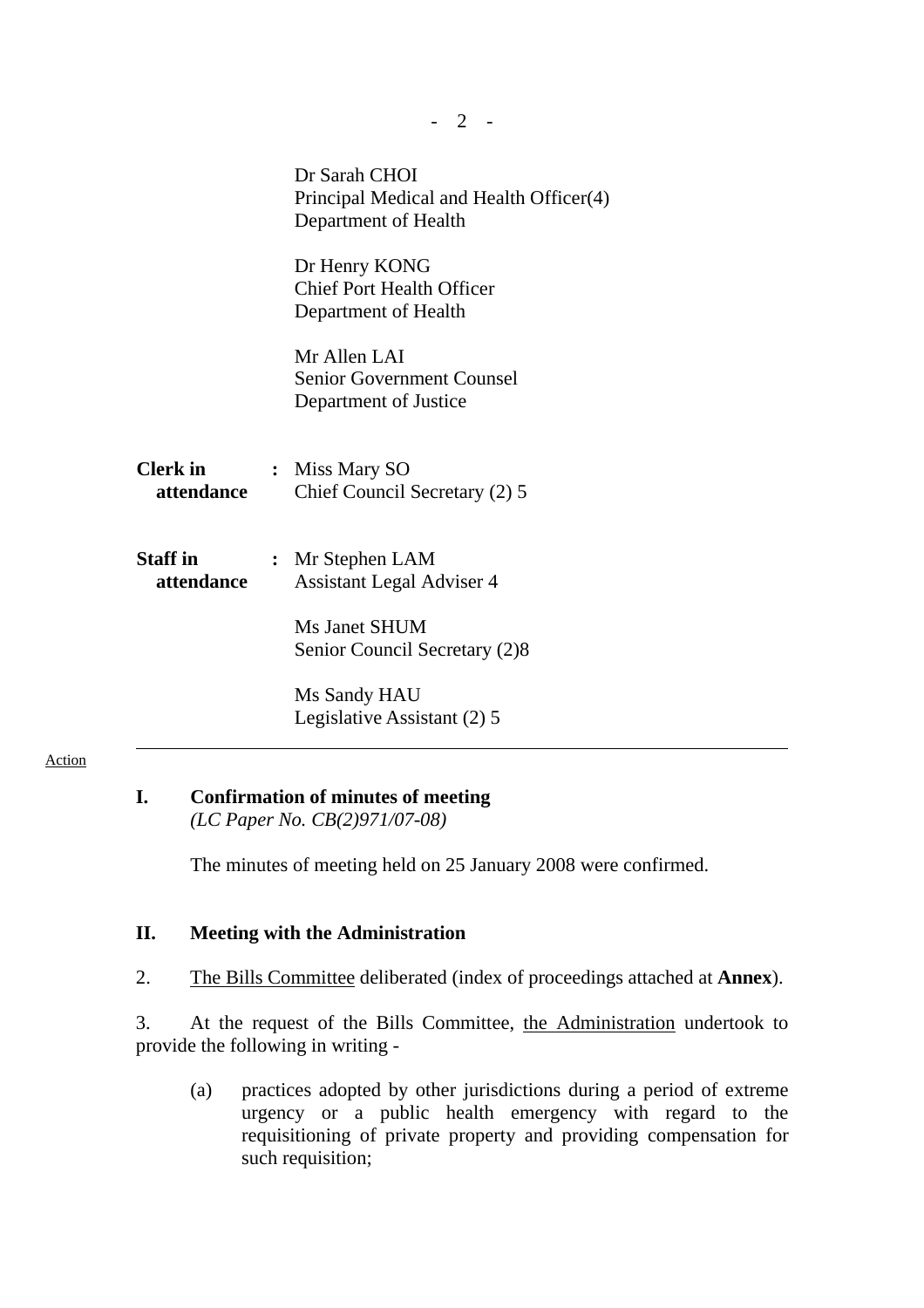- (b) comparison of the list of notifiable diseases and of the list of infectious agents contained in the Bill with similar lists adopted in the Mainland, and justifications for not including those diseases and infectious agents listed in the Mainland in the Bill;
- (c) confirmation on whether the requisitioning of private property would include intellectual property, such as the patents of pharmaceutical products; and if so, whether providing compensation for such requisition was consistent with Article 105 of the Basic Law (BL); and
- (d) confirmation on whether compensation would be provided to owners of premises and conveyances, as well as people ordered to be quarantined or isolated for public health purposes, if they suffered financial loss as a result.

4. The Administration was also requested to consider and revert in writing the following suggestions made by members -

- (a) including a penalty provision in the Prevention and Control of Disease Regulation for knowingly making false health declarations, as proposed by Mr LI Kwok-ying; and
- (b) stipulating in the Public Health Emergency Regulation that unregistered health care personnel recruited to perform necessary tasks and duties during an emergency must possess recognised training and/or qualifications, as proposed by Dr Joseph LEE.

5. At the request of Dr KWOK Ka-ki, Assistant Legal Adviser 4 undertook to provide a paper on whether the requisitioning of private property, including patents of pharmaceutical products, during a public health emergency and providing compensation for such requisition was consistent with BL105.

6. Members noted the Administration's plan to submit the Prevention and Control of Disease Regulation to the Bills Committee for scrutiny.

### **III. Dates of next meetings**

7. Members agreed to hold meetings on the following dates -

| 28 February 2008 (Thursday) | 8:30 am to 10:30 am |  |
|-----------------------------|---------------------|--|
|-----------------------------|---------------------|--|

11 March 2008 (Tuesday) 4:30 pm to 6:30 pm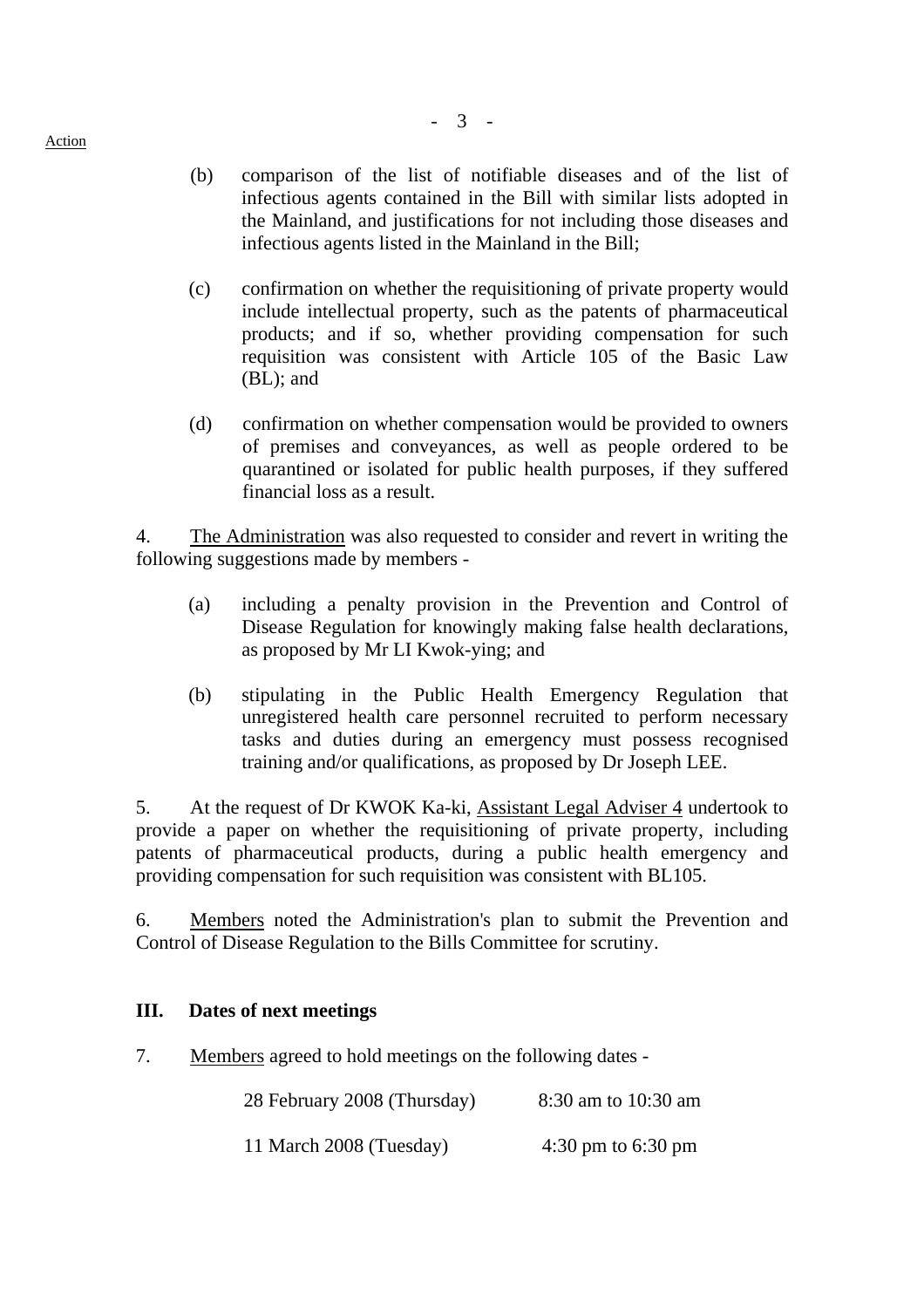Action

| 26 March 2008 (Wednesday) | $4:30 \text{ pm}$ to 6:30 pm |
|---------------------------|------------------------------|
| 8 April 2008 (Tuesday)    | 10:45 am to 12:45 pm         |
| 22 April 2008 (Tuesday)   | 10:45 am to 12:45 pm         |

8. There being no other business, the meeting ended at 10:00 am.

Council Business Division 2 Legislative Council Secretariat 26 February 2008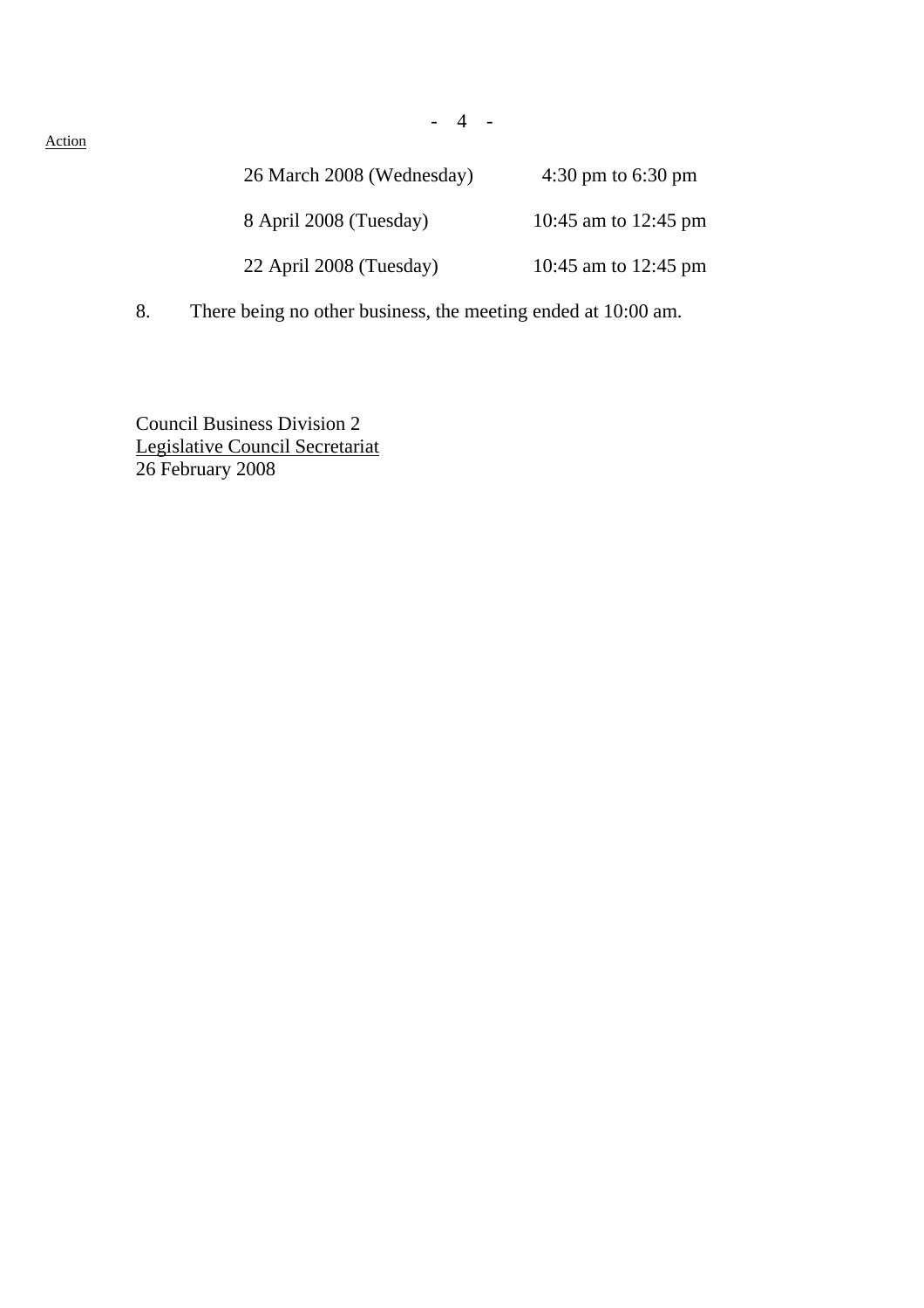### **Proceedings of the meeting of Bills Committee on Prevention and Control of Disease Bill on Friday, 1 February 2008, at 8:30 am in Conference Room A of the Legislative Council Building**

| <b>Time marker</b>              | <b>Speaker</b>                               | <b>Subject</b>                                                                                                                                                                                                                                                                            | <b>Action required</b>                                      |
|---------------------------------|----------------------------------------------|-------------------------------------------------------------------------------------------------------------------------------------------------------------------------------------------------------------------------------------------------------------------------------------------|-------------------------------------------------------------|
| $000000 - 000031$               | Chairman                                     | Confirmation of minutes of meeting held on 25 January 2008                                                                                                                                                                                                                                |                                                             |
| 000032 - 000204                 | Chairman                                     | Opening remarks                                                                                                                                                                                                                                                                           |                                                             |
| 000205 - 002554                 | Admin                                        | Powerpoint presentation on the Bill                                                                                                                                                                                                                                                       |                                                             |
| 002555 - 004359                 | Mr LI Kwok-ying<br>Admin<br>Chairman         | Obligation of States Parties to the International Health<br>Regulations (IHR) (2005) to establish routine inspection and<br>preventive measures at points of entry, such as granting of<br>sanitation certificates and pratiques                                                          |                                                             |
|                                 |                                              | Control measures to prevent cross-boundary spread of diseases                                                                                                                                                                                                                             |                                                             |
|                                 |                                              | The Administration was requested to consider including a<br>penalty provision in the Prevention and Control of Disease<br>Regulation for knowingly making false health declarations                                                                                                       | (Admin to<br>provide a written<br>response)                 |
| 004400 - 005920                 | Dr KWOK Ka-ki<br>Admin                       | The Administration undertook to provide -                                                                                                                                                                                                                                                 |                                                             |
|                                 | Chairman                                     | (a) practices adopted by other jurisdictions during a period of<br>extreme urgency with regard to requisitioning of private<br>property and providing compensation for such requisition;<br>and                                                                                           | ✓<br>(Admin to<br>provide written                           |
|                                 |                                              | (b) comparison of the list of notifiable diseases and of the list of<br>infectious agents contained in the Bill with similar lists<br>adopted in the Mainland, and justifications for not including<br>those diseases and infectious agents listed in the Mainland in<br>the Bill         | responses)                                                  |
|                                 |                                              | ALA4 was requested to provide a paper on whether the<br>requisitioning of private property, include<br>patents<br>of<br>pharmaceutical products, during a public health emergency and<br>providing compensation for such requisition was consistent with<br>Article 105 of Basic Law (BL) | ✓<br>(ALA4 to<br>provide the<br>paper)                      |
| 005921 - 011026   Dr Joseph LEE | Admin                                        | Communication with the Mainland on the implementation of the<br>requirements of IHR (2005)                                                                                                                                                                                                |                                                             |
|                                 |                                              | Making of the Public Health Emergency Regulation                                                                                                                                                                                                                                          |                                                             |
|                                 |                                              | Meaning of "a large number of deaths and serious disabilities"<br>referred to in section $8(4)$ of the Bill                                                                                                                                                                               |                                                             |
|                                 |                                              | The Administration was requested to consider stipulating in the<br>Public Health Emergency Regulation that unregistered health<br>care personnel recruited to perform necessary tasks and duties<br>during an emergency must possess recognised training and/or<br>qualifications         | $\checkmark$<br>(Admin to<br>provide a written<br>response) |
| 011027 - 012124                 | Chairman<br>Admin<br>ALA4<br>Mr LI Kwok-ying | Mechanism for updating and expanding the lists of notifiable<br>diseases and infectious agents                                                                                                                                                                                            |                                                             |